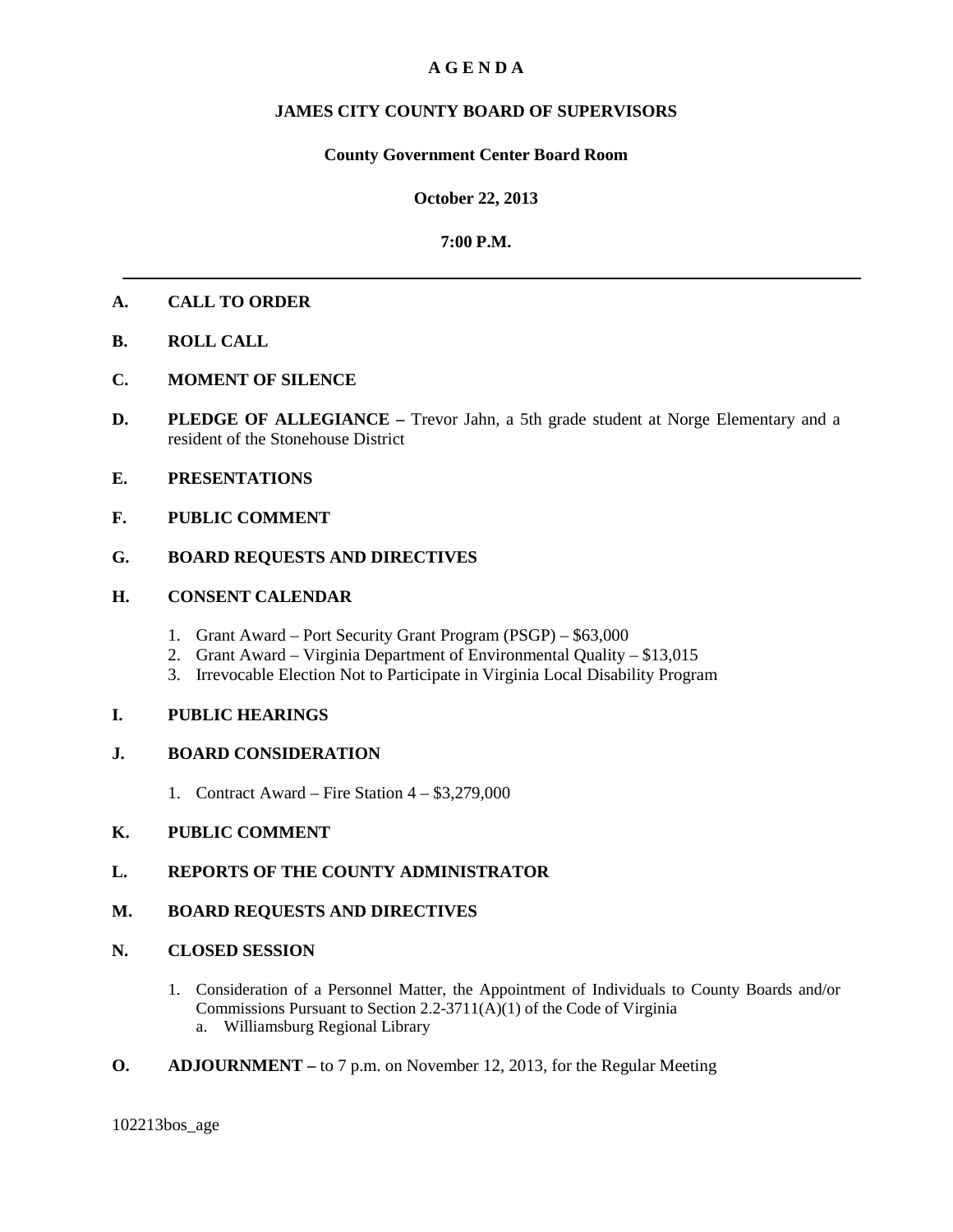#### MEMORANDUM COVER

Subject: Grant Award - FY 2013 Port Security Grant Program (PSGP) - \$63,000

Action Requested: Shall the Board approve the resolution to accept the Port Security Grant Program (PSGP) Grant Award?

Summary: The James City County Police Department has been awarded Federal funds via the FY 2013 PSGP in the amount of \$63,000 (\$47,250 PSGP; \$15,750 local match) from the Department of Homeland Security. These specific funds will be used to purchase various equipment and personal protective wear to assist the Underwater Search and Rescue Team, Marine Patrol, and Special Weapons and Tactics (SWAT) team members.

Staff recommends adoption of the attached resolution.

Fiscal Impact: N/A

FMS Approval, if Applicable:  $Yes \Box No \Box$ 

| <b>Assistant County Administrator</b> | <b>County Administrator</b>   |
|---------------------------------------|-------------------------------|
| Doug Powell $\mathbb{D}$              | Robert C. Middaugh            |
| <b>Attachments:</b>                   | Agenda Item No.: H-1          |
| Memorandum<br>Resolution              | <b>Date:</b> October 22, 2013 |

GA-PortSecu2013 cvr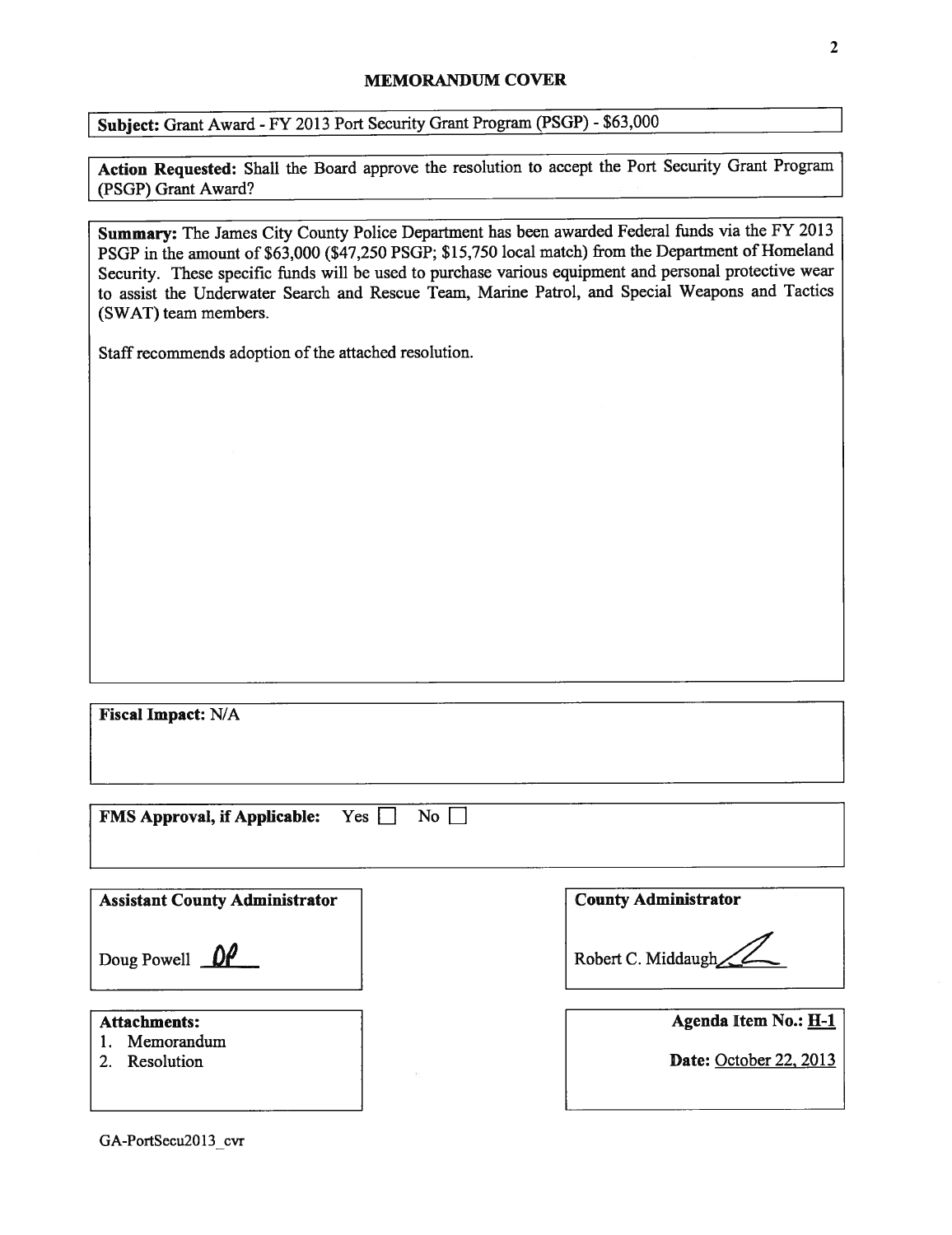**3**

### **M E M O R A N D U M**

| DATE:           | October 22, 2013                                            |
|-----------------|-------------------------------------------------------------|
| TO:             | The Board of Supervisors                                    |
| FROM:           | Emmett H. Harmon, Chief of Police                           |
| <b>SUBJECT:</b> | Grant Award – Port Security Grant Program (PSGP) – \$63,000 |
|                 |                                                             |

The James City County Police Department has been awarded Federal funds via the FY 2013 Port Security Grant Program (PSGP) in the amount of \$63,000 (\$47,250 PSGP; \$15,750 local match) from the Department of Homeland Security. The period for expenditures by James City County is September 1, 2013, through August 31, 2015. PSGP is a maritime transportation infrastructure security initiative within the Department of Homeland Security, and typically, the availability of this grant recurs annually. Purchases with PSGP funds are limited to equipment detailed in the Federal Emergency Management Agency's Authorized Equipment List and training associated with that same equipment. These specific funds will be used to purchase various equipment and personal protective wear to assist the Underwater Search and Rescue Team, Marine Patrol, and Special Weapons and Tactics (SWAT) efforts of the Police Department. These needs were identified as the programs have matured, as needs have changed and technology has advanced. These funds will not take the place of budgeted expenses.

Staff recommends adoption of the attached resolution.

 $m$  of  $H.$  Harmon

EHH/gb GA\_PortSecu2013\_mem

Attachment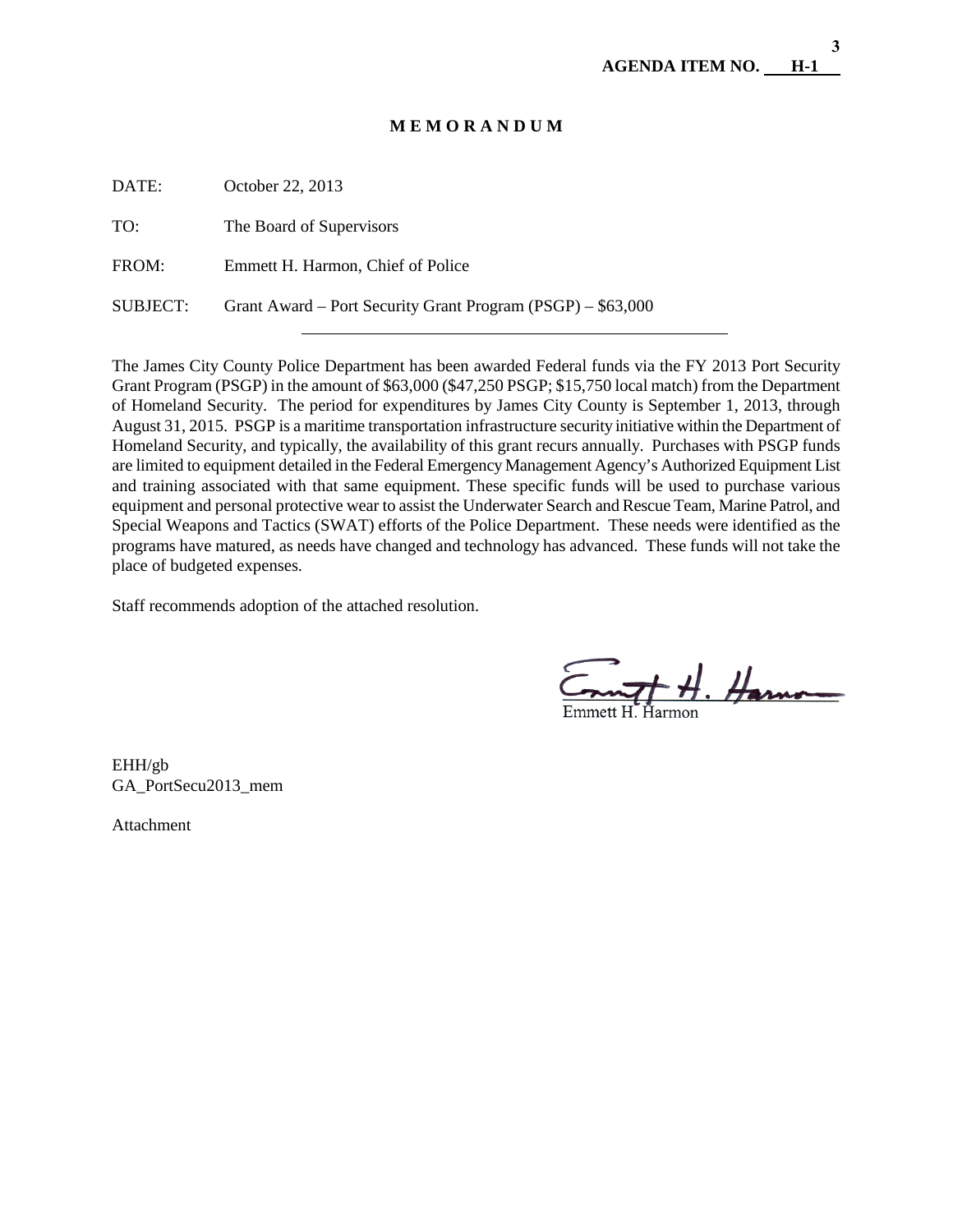#### GRANT AWARD - FY 2013 PORT SECURITY GRANT PROGRAM (PSGP) - \$63,000

- WHEREAS, the James City County Police Department has been awarded an FY 13 Port Security Grant Program from the Department of Homeland Security; and
- WHEREAS, the award is in the amount of \$63,000 (\$47,250 PSGP; \$15,750 local match) from the Department of Homeland Security; and
- WHEREAS, the matching funds of \$15,750 are available in the County's Grant Match Account.
- NOW, THEREFORE, BE IT RESOLVED that the Board of Supervisors of James City County, Virginia, accepts the \$63,000 grant awarded by the Department of Homeland Security and authorizes the following appropriation to the Special Projects/Grants Fund:

Revenues:

| FY 13 PSGP<br>County's Grant Match Account |        | \$47,250<br>15,750 |
|--------------------------------------------|--------|--------------------|
|                                            | Total: | \$63,000           |

Expenditure:

FY 13 PSGP \$63,000

\_\_\_\_\_\_\_\_\_\_\_\_\_\_\_\_\_\_\_\_\_\_\_\_\_\_\_\_\_\_\_\_\_\_ John J. McGlennon

Chairman, Board of Supervisors AYE NAY ABSTAIN

|                                          |                  | . | $\cdots$ |
|------------------------------------------|------------------|---|----------|
| ATTEST:                                  | <b>MCGLENNON</b> |   |          |
|                                          | <b>JONES</b>     |   |          |
|                                          | <b>KENNEDY</b>   |   |          |
| Robert C. Middaugh<br>Clerk to the Board | <b>ICENHOUR</b>  |   |          |
|                                          | <b>BRADSHAW</b>  |   |          |

Adopted by the Board of Supervisors of James City County, Virginia, this 22nd day of October, 2013.

GA-PortSecu2013\_res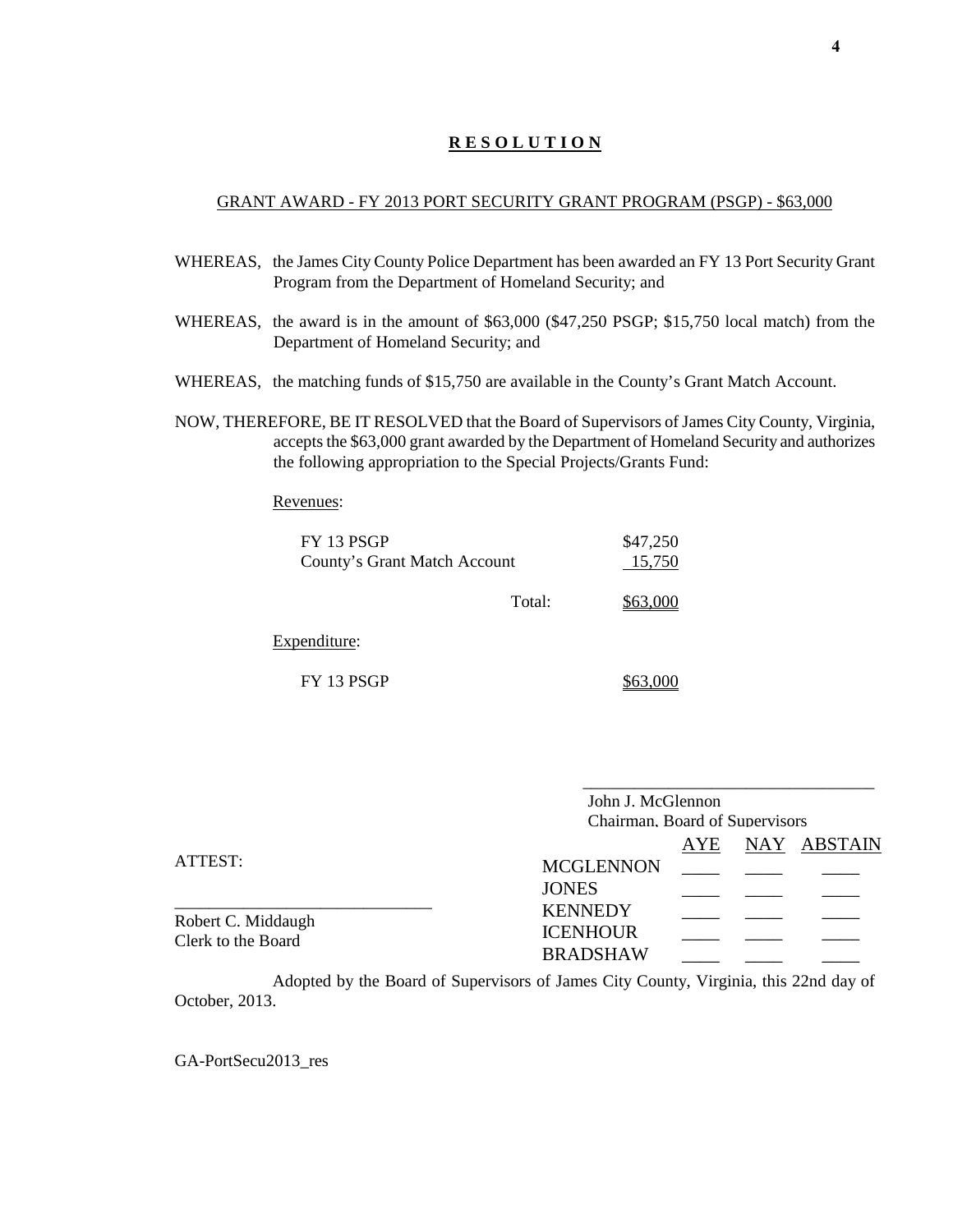#### MEMORANDUM COVER

Subject: Grant Award - Virginia Department of Environmental Quality - \$13,015

Action Requested: Shall the Board approve the resolution that appropriates the grant amount of \$13,015 to the Special Projects/Grants Fund in support of the litter prevention, beautification, and recycling programs?

Summary: The FY 2014 Virginia Department of Environmental Quality Litter Prevention and Recycling Grant was awarded to James City County in the amount of \$13,015. The litter grant fund is appropriated for the James City Clean County Commission to educate and encourage residents, local businesses, and industry to enhance both the physical and visual environment. Examples of annual programs and activities supported by the litter grant include the Annual Spring Cleanup, Community Outreach and Environmental Education, Household and Hazardous Chemical Collections and Computer Recycling.

Staff recommends adoption of the attached resolution.

|  |  |  | Fiscal Impact: \$13,015 Grant Funds |
|--|--|--|-------------------------------------|
|--|--|--|-------------------------------------|

| <b>FMS Approval, if Applicable:</b> Yes $\Box$ No $\Box$ |  |  |
|----------------------------------------------------------|--|--|
|----------------------------------------------------------|--|--|

| <b>Assistant County Administrator</b>           | <b>County Administrator</b> |
|-------------------------------------------------|-----------------------------|
| Doug Powell $\mathbb{Q}$                        | Robert C. Middaugh          |
| <b>Attachments:</b>                             | <b>Agenda Item No.: H-2</b> |
| Memorandum<br>Resolution<br><b>Award Letter</b> | Date: October 22, 2013      |

GA-LitterCntrl\_cvr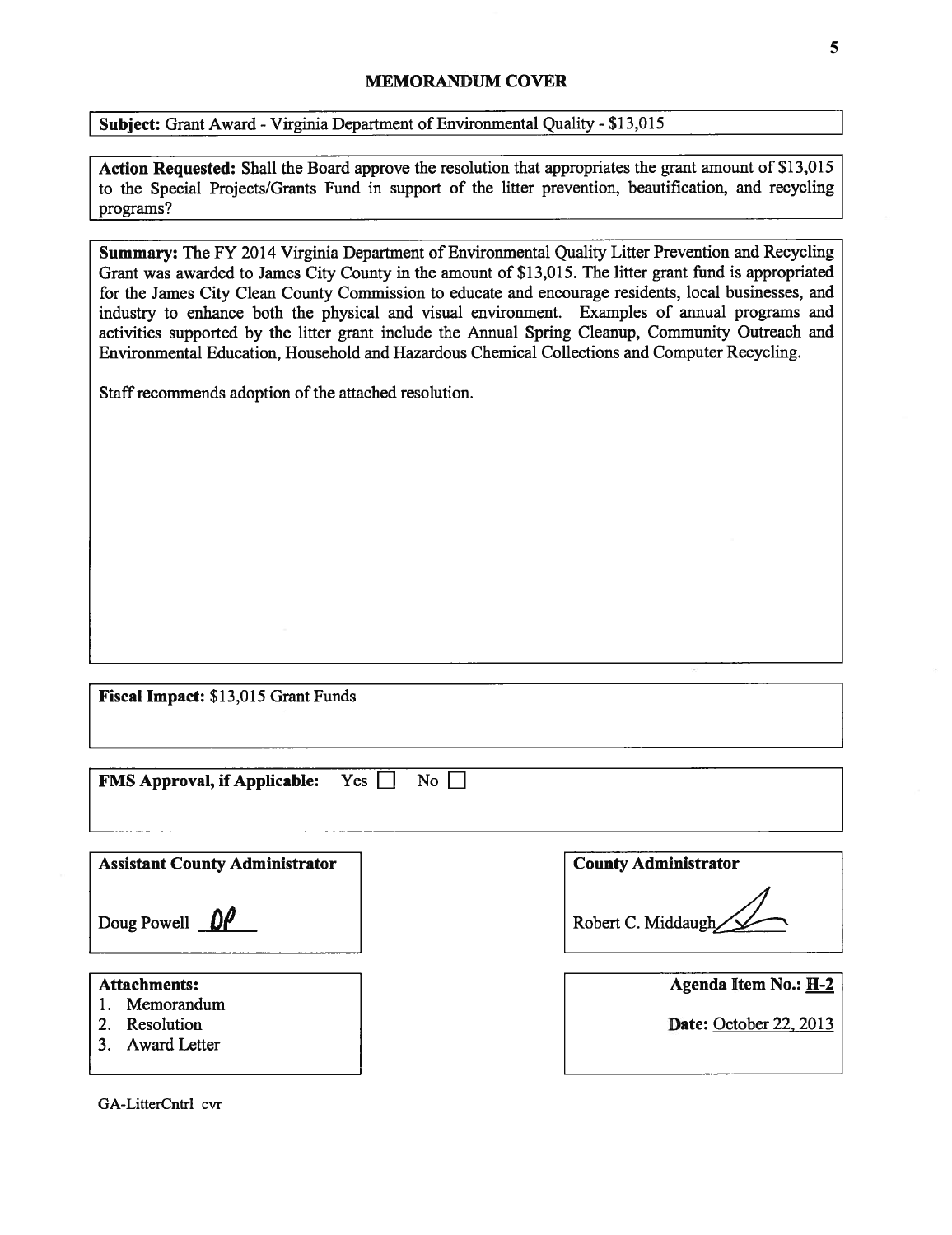### **M E M O R A N D U M**

| DATE:    | October 22, 2013                                                      |
|----------|-----------------------------------------------------------------------|
| TO:      | The Board of Supervisors                                              |
| FROM:    | Dawn Oleksy, Environmental Coordinator                                |
| SUBJECT: | Grant Award - Virginia Department of Environmental Quality - \$13,015 |
|          |                                                                       |

The FY 2014 Virginia Department of Environmental Quality Litter Prevention and Recycling Grant was awarded to James City County in the amount of \$13,015.

The attached resolution appropriates the grant amount of \$13,015 to the Special Projects/Grants Fund in support of the litter prevention, beautification, and recycling programs.

The litter grant fund is appropriated for the James City Clean County Commission to educate and encourage residents, local businesses, and industry to enhance both the physical and visual environment. Examples of annual programs and activities supported by the litter grant include the Annual Spring Cleanup, Community Outreach and Environmental Education, Household and Hazardous Chemical Collections and Computer Recycling.

Staff recommends adoption of the attached resolution.

 $\overline{a}$ un Olelsey<br>in TP House

CONCUR:

Horne

DO/nb GA-LitterCntrl\_mem

**Attachments**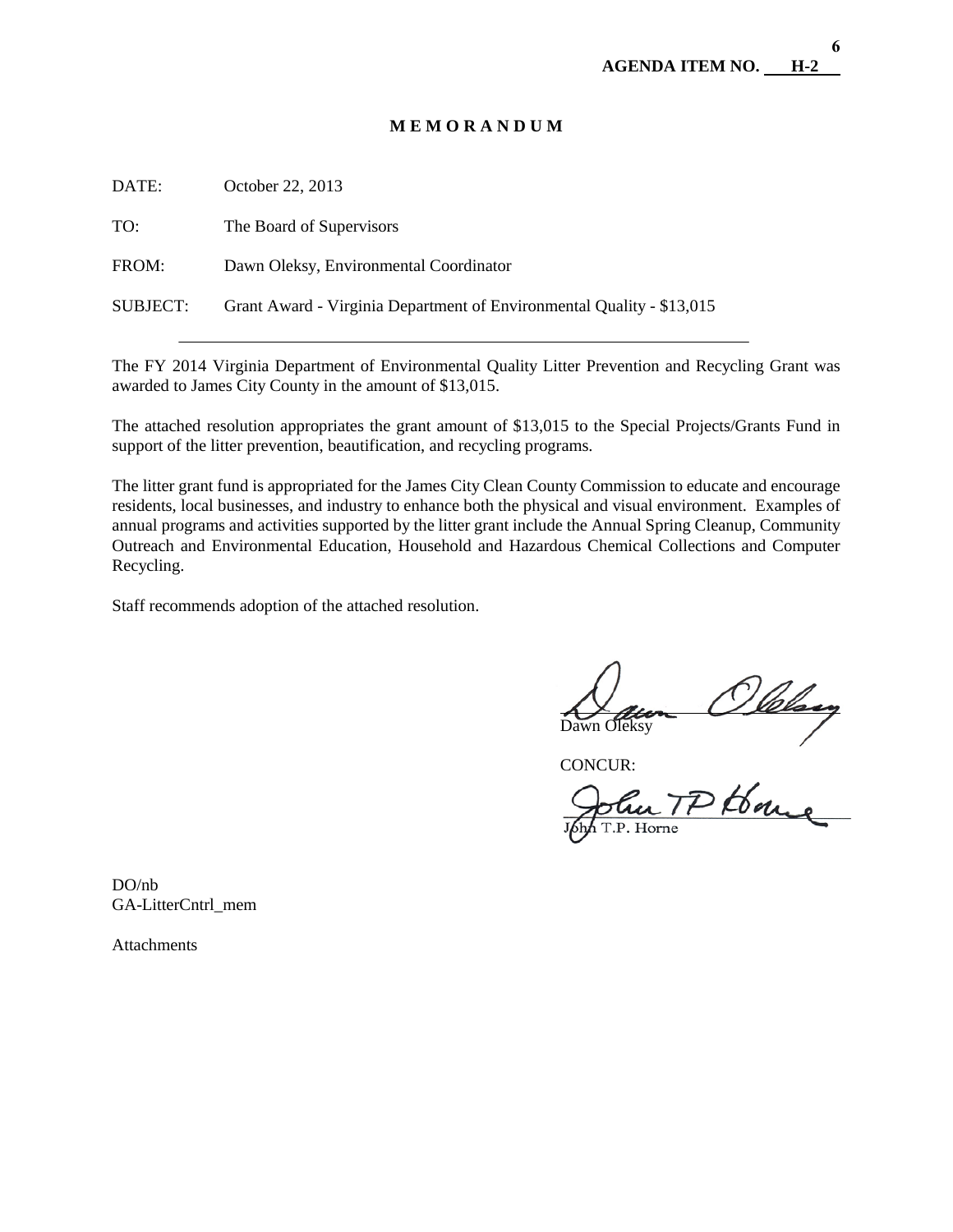#### GRANT AWARD - VIRGINIA DEPARTMENT OF ENVIRONMENTAL QUALITY - \$13,015

- WHEREAS, the Department of Environmental Quality has awarded James City County a Litter Prevention and Recycling Grant in the amount of \$13,015.
- NOW, THEREFORE, BE IT RESOLVED that the Board of Supervisors of James City County, Virginia, hereby authorizes the following appropriation to the Special Projects/Grants Fund:

Revenue:

| Litter Control Grant | \$13,015 |
|----------------------|----------|
| Expenditure:         |          |

Litter Control Grant \$13,015

\_\_\_\_\_\_\_\_\_\_\_\_\_\_\_\_\_\_\_\_\_\_\_\_\_\_\_\_\_\_\_\_\_\_\_\_ John J. McGlennon Chairman, Board of Supervisors

| ATTEST:            |                  | AYE | NAY ABSTAIN |
|--------------------|------------------|-----|-------------|
|                    | <b>MCGLENNON</b> |     |             |
|                    | <b>JONES</b>     |     |             |
|                    | <b>KENNEDY</b>   |     |             |
| Robert C. Middaugh | <b>ICENHOUR</b>  |     |             |
| Clerk to the Board | <b>BRADSHAW</b>  |     |             |

Adopted by the Board of Supervisors of James City County, Virginia, this 22nd day of October, 2013.

GA-LitterCntrl\_res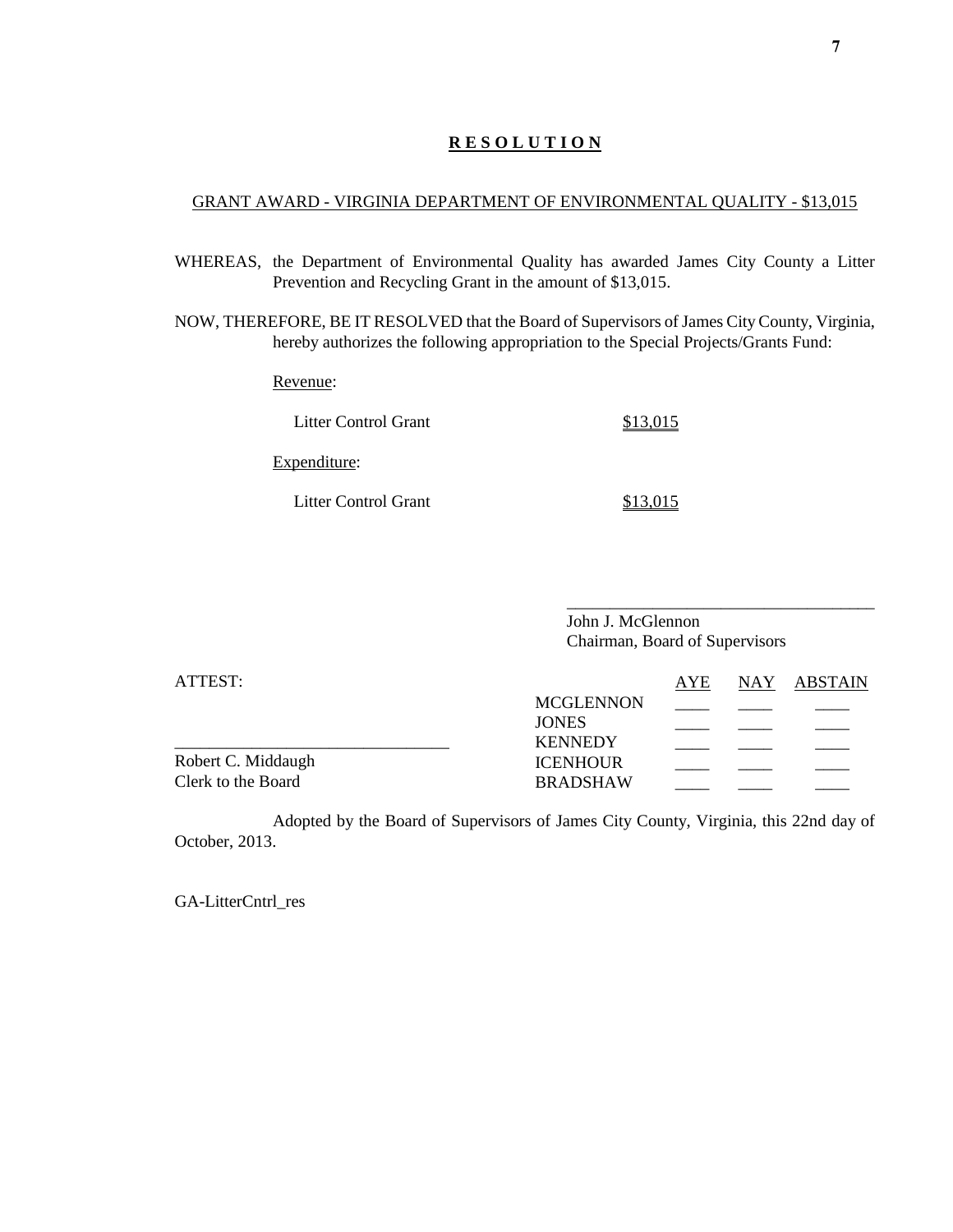Douglas W. Domenech Secretary of Natural Resources David K. Paylor Director

(804) 698-4000 1-800-592-5482

September 13, 2013

Mr. Robert Middaugh Administrator, County of James City 101 C Mounts Bay Road Williamsburg, Virginia 23185

Dear Mr. Middaugh:

 I am pleased to inform you that a grant award of **\$13,015** has been approved for the **County of James City** Litter Prevention and Recycling Program activities for the period July 1, 2013 to June 30, 2014. A payment for this amount should be received within the next two weeks if funds can be transferred electronically (EDI) or in thirty days in processing by check is required.

 If you have any questions or need additional information, please contact me at [steve.coe@deq.virginia.gov](mailto:steve.coe@deq.virginia.gov) or at 804-698-4029.

Sincerely,

*G. Stephen "Steve" Coe* 

 G. Stephen Coe Division of Land Protection & Revitalization Recycling and Litter Programs

Cc: Grant file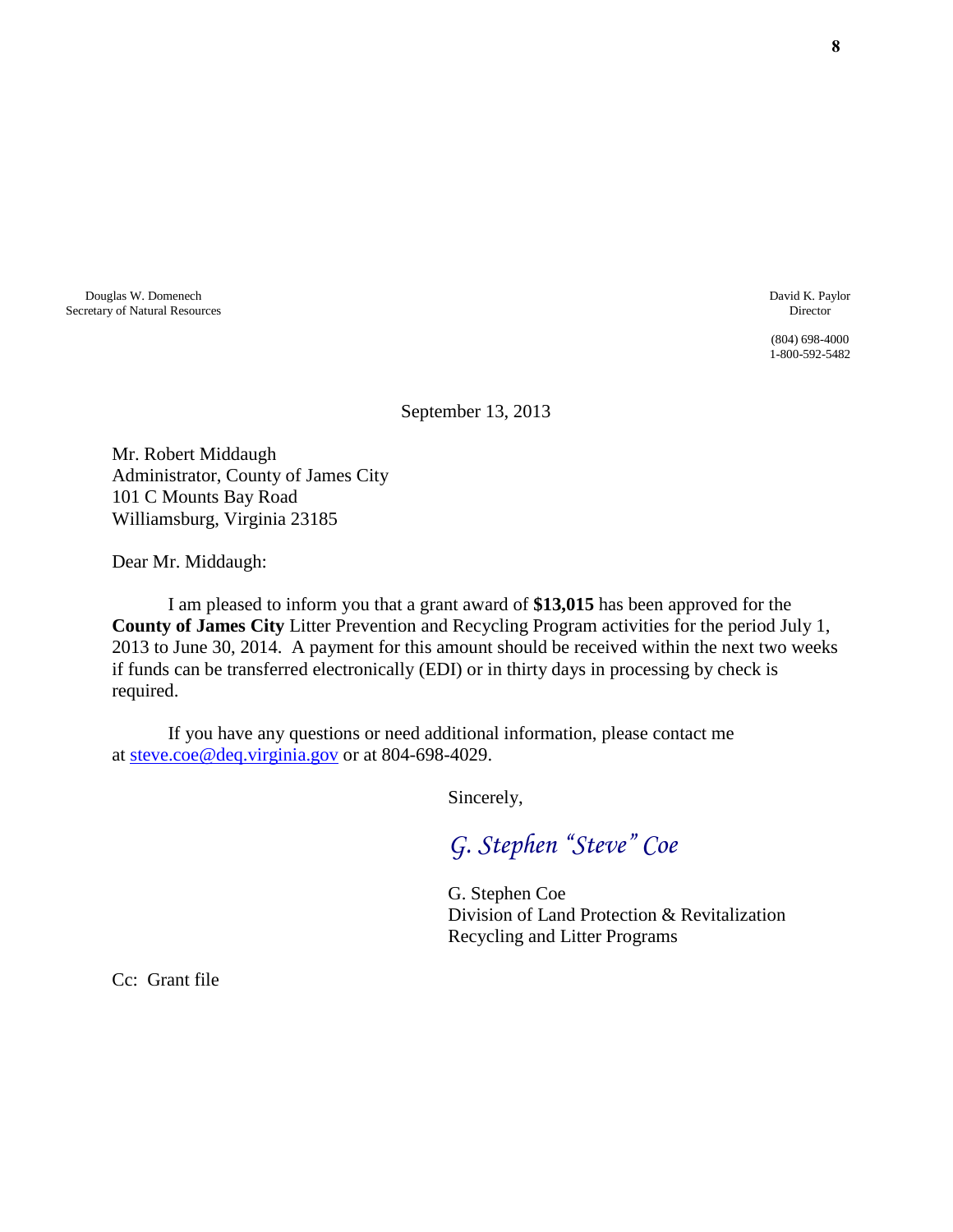#### MEMORANDUM COVER

Subject: Irrevocable Election Not to Participate in Virginia Local Disability Program

Action Requested: Shall the Board approve the resolution to "opt-out" of the Virginia Local Disability Program (VLDP) and offer a comparable employer-paid plan instead?

Summary: The General Assembly enacted legislation requiring a disability benefit for those employees who will be covered under the new hybrid retirement plan that goes into effect on January 1, 2014.

Each governing body may choose to provide this mandated benefit by "opting in" to the Virginia Retirement System's Virginia Local Disability Program (VLDP) or by "opting out" and offering a comparable employer-paid plan that meets or exceeds the VLDP coverage. The decision is irrevocable.

After reviewing plans, staff found that the rates offered by other plans are more competitive than the VLDP and are guaranteed for a longer period.

Staff recommends approval of the attached resolution that elects not to participate in the VLDP.

Fiscal Impact: Since coverage is mandatory, either through VLDP or a comparable plan, lower rates will have a positive fiscal impact

| Yes<br>$\overline{N_{0}}$<br><b>FMS Approval, if Applicable:</b> |                               |
|------------------------------------------------------------------|-------------------------------|
| <b>Assistant County Administrator</b>                            | <b>County Administrator</b>   |
| Doug Powell $\mathbb{D}^{\mathcal{U}}$                           | Robert C. Middaugh            |
| <b>Attachments:</b>                                              | Agenda Item No.: H-3          |
| Memorandum<br>Resolution<br>$\overline{2}$                       | <b>Date:</b> October 22, 2013 |

VLDPelect-bos cvr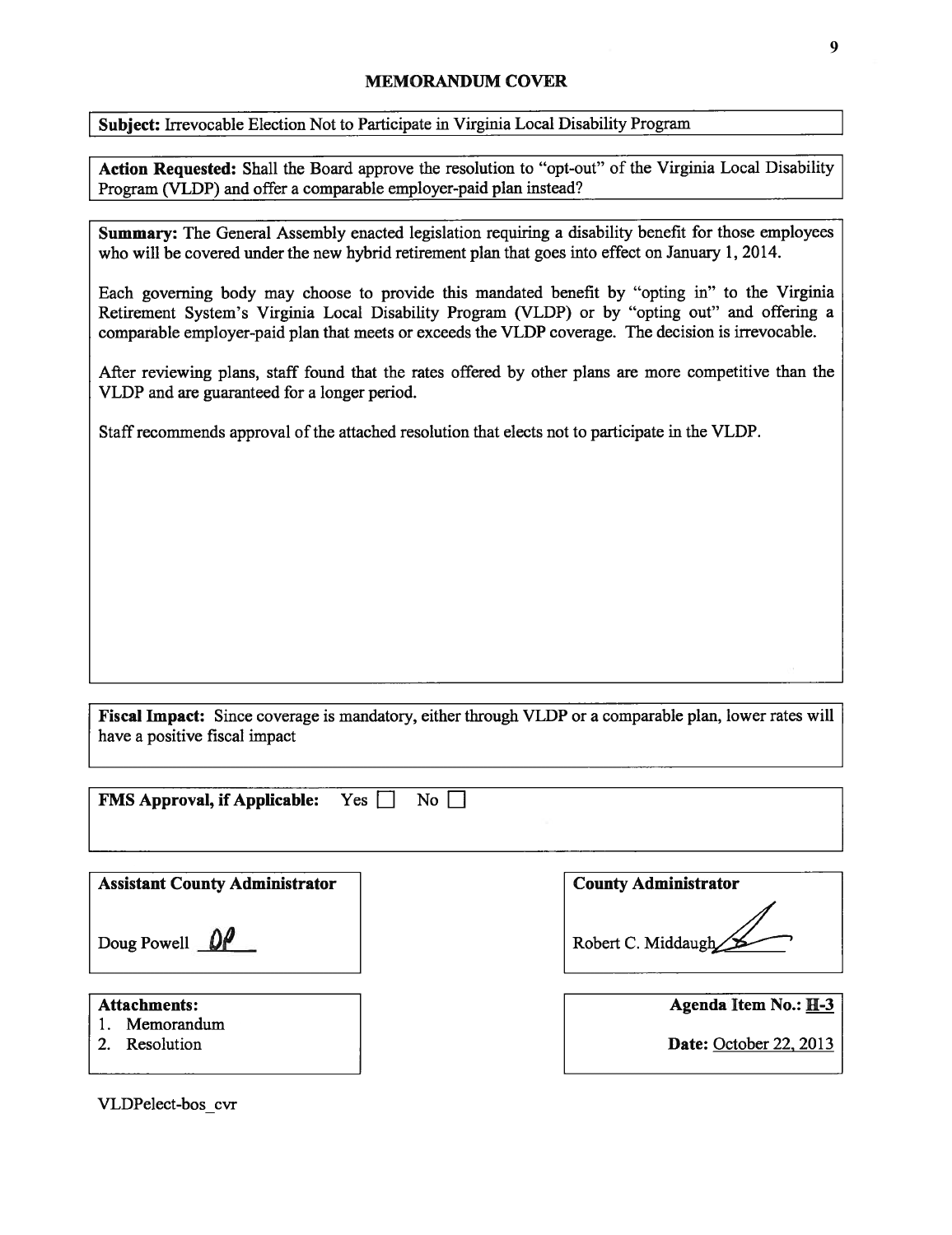# MEMORANDUM

| Irrevocable Election Not to Participate in Virginia Local Disability Program |
|------------------------------------------------------------------------------|
|                                                                              |

The General Assembly enacted legislation requiring a disability benefit for those employees who will be covered under the new hybrid retirement plan that goes into effect on January 1, 2014. Employees covered under the hybrid plan include those hired after January 1,2014 or existing employees who chose to participate in the hybrid plan.

Each governing body may choose to provide this mandated benefit either by participating in the Virginia Retirement System's Virginia Local Disability Program (VLDP) or by offering a comparable employer-paid plan that meets or exceeds the VLDP coverage. James City County and the James City Service Authority will automatically be enrolled in the VLDP unless the respective Boards submit the attached frrevocable Election Not to Participate in Virginia Local Disability Program Resolution to the Virginia Retirement System by November 1, 2013.

While it is necessary to decide whether to "opt in" or "opt out" at this time, it is not necessary to select a comparable plan.

After reviewing plans, staff found that the rates offered by other plans are more competitive than the VLDP and are guaranteed for a longer period. For example, the current cost ofthe VLDP is .91 percent ofthe hybrid employee's compensable pay and rates are guaranteed for six months while the cost of plans endorsed by the Virginia Association of Counties Risk Pool (VACORP) and the Virginia Municipal League Insurance Programs (VMLIP) range from .75 percent to .79 percent and are guaranteed for a longer period of time.

The decision to "opt in" or "opt out" of the VLDP is irrevocable.

Staffrecommends approval of the attached resolution.

James Peterson, II

JP/nb VLDPelect-bos mem

Attachment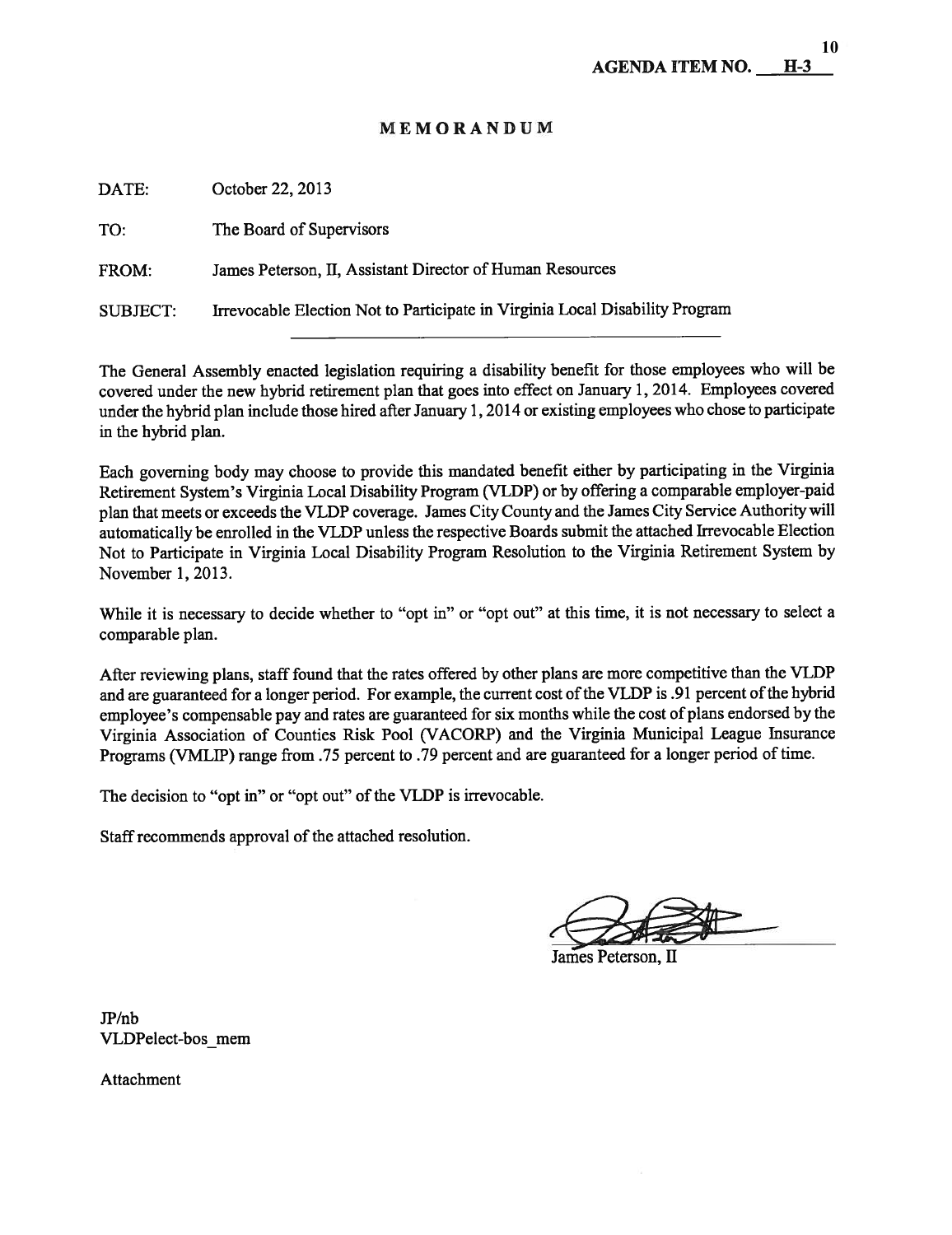#### IRREVOCABLE ELECTION NOT TO PARTICIPATE IN

#### VIRGINIA LOCAL DISABILITY PROGRAM

- WHEREAS, by enacting Chapter 11.1 of Title 51.1 of the *Code of Virginia*, the Virginia General Assembly has established the Virginia Local Disability Program ("VLDP") for the payment of short-term and long-term disability benefits for certain participants in the hybrid retirement program described in Virginia Code § 51.1-169; and
- WHEREAS, for purposes of VLDP administration, an employer with VLDP-eligible employees may make an irrevocable election on or before November 1, 2013, requesting that its eligible employees not participate in VLDP as of the VLDP effective date of January 1, 2014, because it has or will establish, and continue to maintain, comparable employer-paid disability coverage for such employees that meets or exceeds the coverage set out in Chapter 11.1 of Title 51.1 of the *Code of Virginia*, with the exception of long-term care coverage, by January 1, 2014 ; and
- WHEREAS, it is the intent of James City County (55147) to make this irrevocable election to request that its eligible employees not participate in VLDP.
- NOW, THEREFORE, BE IT RESOLVED by the Board of Supervisors of James City County, Virginia, that James City County irrevocably elects not to participate in VLDP because it has or will establish, and continue to maintain, comparable employer-paid disability coverage for such employees.
- BE IT FURTHER RESOLVED that as an integral part of making this irrevocable election, James City County certifies that it has or will establish, and continue to maintain, comparable employer-paid disability coverage for such employees.

\_\_\_\_\_\_\_\_\_\_\_\_\_\_\_\_\_\_\_\_\_\_\_\_\_\_\_\_\_\_\_\_\_\_\_\_ John J. McGlennon Chairman, Board of Supervisors

| ATTEST:            |                  | AYE | NAY ABSTAIN |
|--------------------|------------------|-----|-------------|
|                    | <b>MCGLENNON</b> |     |             |
|                    | <b>JONES</b>     |     |             |
|                    | <b>KENNEDY</b>   |     |             |
| Robert C. Middaugh | <b>ICENHOUR</b>  |     |             |
| Clerk to the Board | <b>BRADSHAW</b>  |     |             |

Adopted by the Board of Supervisors of James City County, Virginia, this 22nd day of October, 2013.

VLDPelect-bos\_res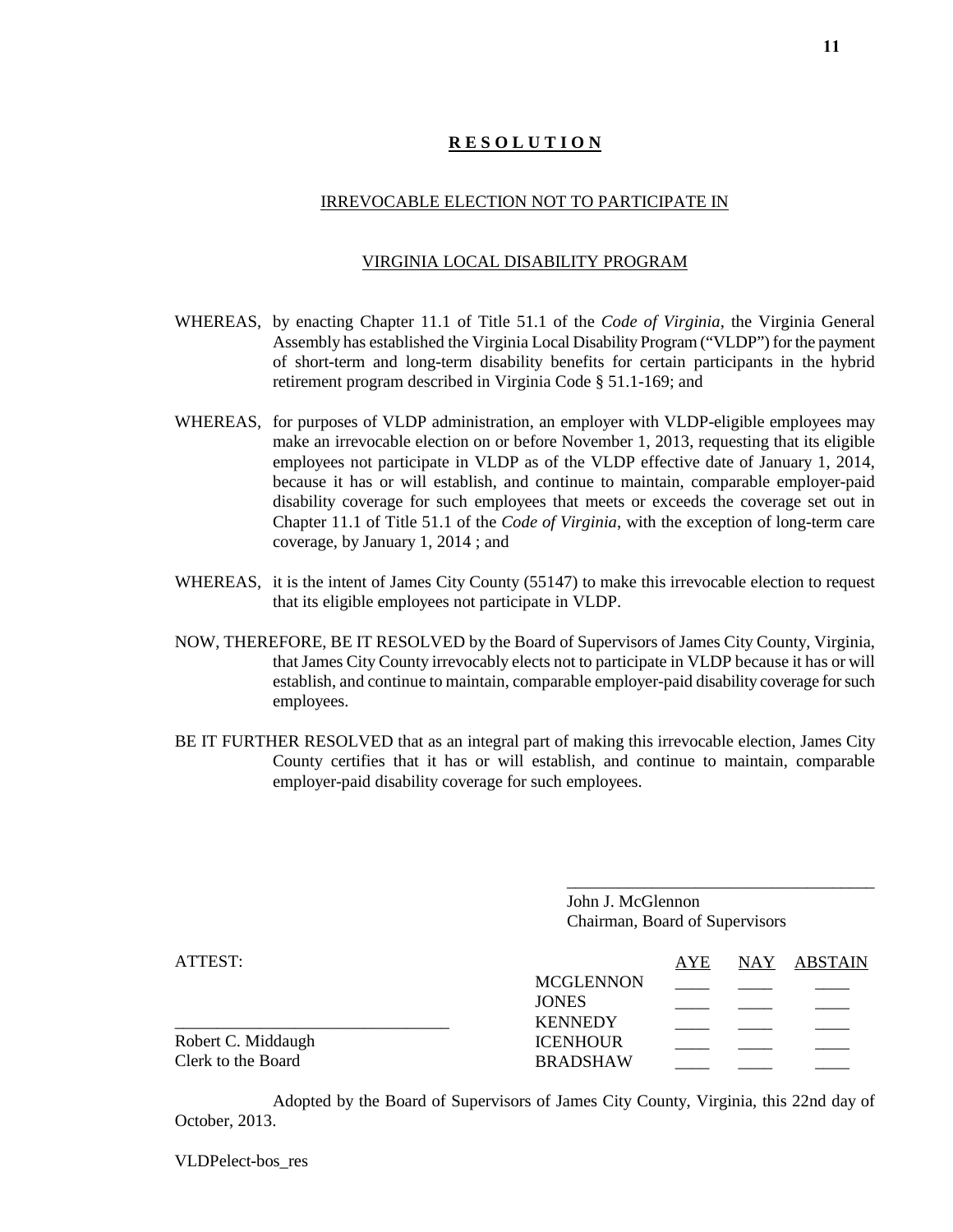#### MEMORANDuM COVER

Subject: Contract Award — Fire Station 4— \$3,279,000

Action Requested: Shall the Board approve the Contract Award resolution for AR Chesson Construction Company, Inc. in the amount of \$3,279,000?

Summary: Fire Station 4 will be replaced as part of the approved James City County Capital Improvements Plan (CIP). The building dates back to 1980 with no major renovations other than a new kitchen in 1994. The existing building is approximately 5,500 square feet. It is the intent of this project to construct a new fire station of approximately 14,000 square feet on the same parcel, then abandon and demolish the existing structure. Fire operations will be maintained from the existing site throughout the project.

In keeping with the Sustainable Building Policy adopted by the Board of Supervisors on March 23, 2010, this project has been designed to achieve the Leadership in Energy and Environmental Design (LEED) Green Building Rating System for New Construction and Major Renovations, 2009 Edition, Silver level. Potential bidders were pre-qualified to submit a bid for the renovation work to ensure the successful contractor had experience with projects of similar scope and budget, experience with phased construction, and LEED project experience. A Request for Qualifications was publicly advertised and ten firms submitted their qualifications. Eight firms were determined to be qualified to submit bids for the fire station replacement work. Seven pre-qualified firms submitted bids and AR Chesson Construction Company, Inc. submitted the lowest responsive and responsible bid. The bid price of \$3,279,000 is slightly higher than earlier project estimates, but within budget.

The attached resolution authorizes the Contract Award to AR Chesson Construction Company, Inc. for the Fire Station 4 replacement project.

Staff recommends approval of the attached resolution.

| <b>FMS Approval, if Applicable:</b> Yes □ No □ |  |  |
|------------------------------------------------|--|--|
|------------------------------------------------|--|--|

| <b>Assistant County Administrator</b> | <b>County Administrator</b> |
|---------------------------------------|-----------------------------|
| Doug Powell $\mathbb{D}$              | Robert C. Middaugh          |
| <b>Attachments:</b>                   | Agenda Item No.: J-1        |
| Memorandum<br>Resolution              | Date: October 22, 2013      |

CA-FStation4 cvr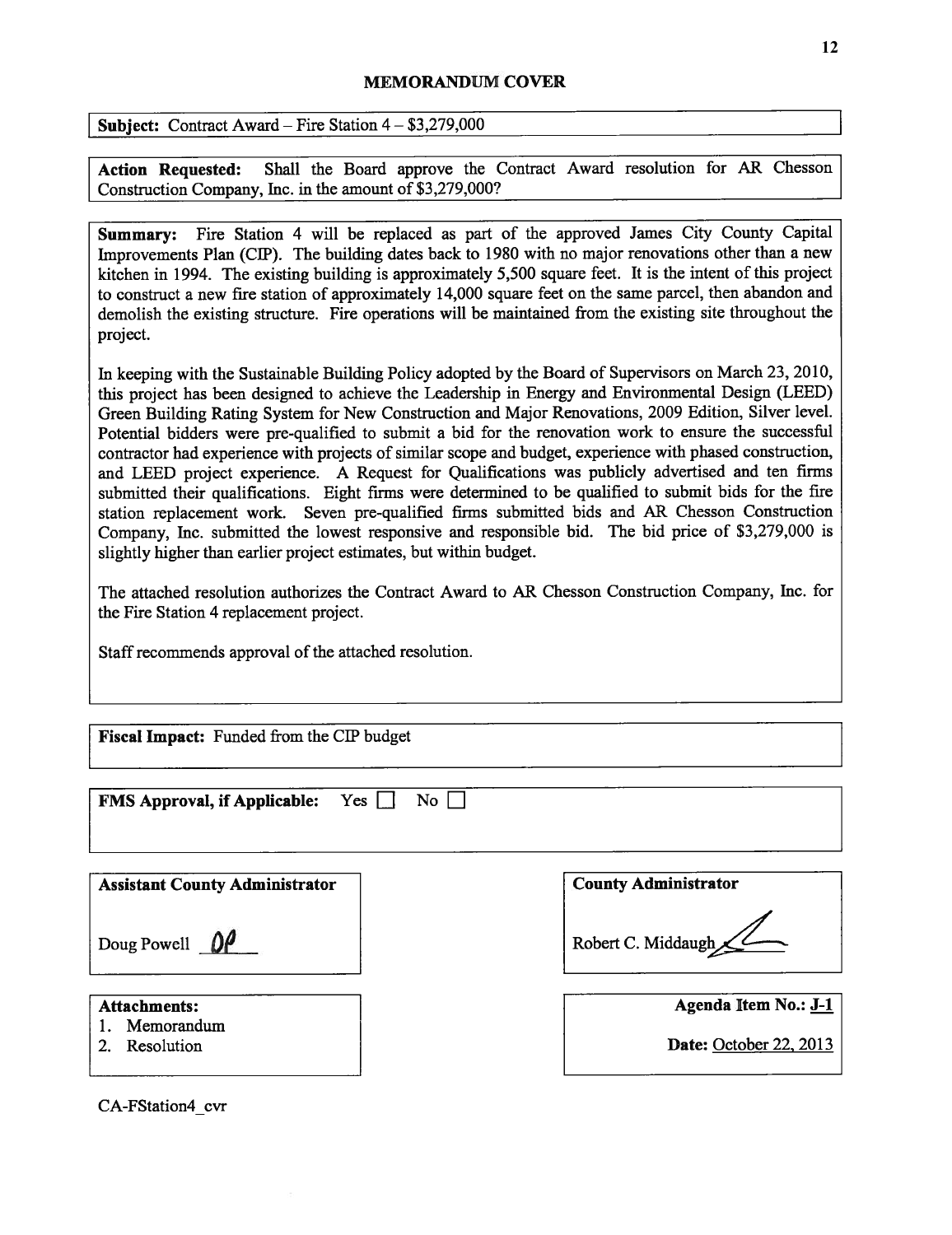# MEMORANDUM

| DATE:           | October 22, 2013                               |
|-----------------|------------------------------------------------|
| TO:             | The Board of Supervisors                       |
| FROM:           | Barry E. Moses, Capital Projects Coordinator   |
| <b>SUBJECT:</b> | Contract Award – Fire Station $4 - $3,279,000$ |

As part of the approved James City County FY 2013 and 2014 budgets, a replacement fire station was planned for Fire Station 4. This Facility is intended to provide space for fire department operations and space for fire department training. The proposed fire station is approximately 14,000 square feet in size. Fire operations areas will include three apparatus bays, decontamination room, a hose tower, and mezzanine which will accommodate window/door openings and anchors for fire department training exercises. The design includes enough living space for 12 people with integrated living spaces and bunk rooms, as well as office and study space. The project will be phased to be built around the existing Fire Station 4 while maintaining ongoing Fire Station 4 operations from the existing facility. Once the new Fire Station 4 is complete and operations transferred to it, the existing fire station building will be demolished and a new parking lot will be installed.

Also included in the project are improvements to a downstream, off-site stormwater facility to provide stormwater treatment for this site. The retrofit of this off-site facility is identified as a priority retrofit in the Powhatan Creek Watershed Management Plan. Construction is expected to take up to 18 months. Contractors were pre-qualified in a publicly advertised process in September 2012 and eight firms were determined to be qualified. Ofthe eight pre-qualified contractors, seven firms submitted bids and were considered for award as listed below.

| Firm                                    | Amount      |
|-----------------------------------------|-------------|
| Conrad Brothers, Inc.                   | \$3,972,000 |
| Kenbridge                               | 3,809,000   |
| David Nice Builders, Inc.               | 3,700,000   |
| Virtexco Corporation                    | 3,692,000   |
| Haley                                   | 3,690,000   |
| Gulf Seaboard General Contractors, Inc. | 3,680,000   |
| AR Chesson Construction Company, Inc.   | 3,279,000   |

A.R. Chesson Construction Company, Inc. was pre-qualified with at least three successful projects of similar size and scope and has been determined to be the lowest responsive and responsible bidder. The bid amount of \$3,279,000 is slightly higher than earlier project estimates but within the overall budget. Total project funding available in the approved Capital Improvements Plan is \$4,069,130, which includes construction, design, and property acquisition.

Attached is a resolution authorizing the Contract Award to AR Chesson Construction Company, Inc. for Fire Station 4.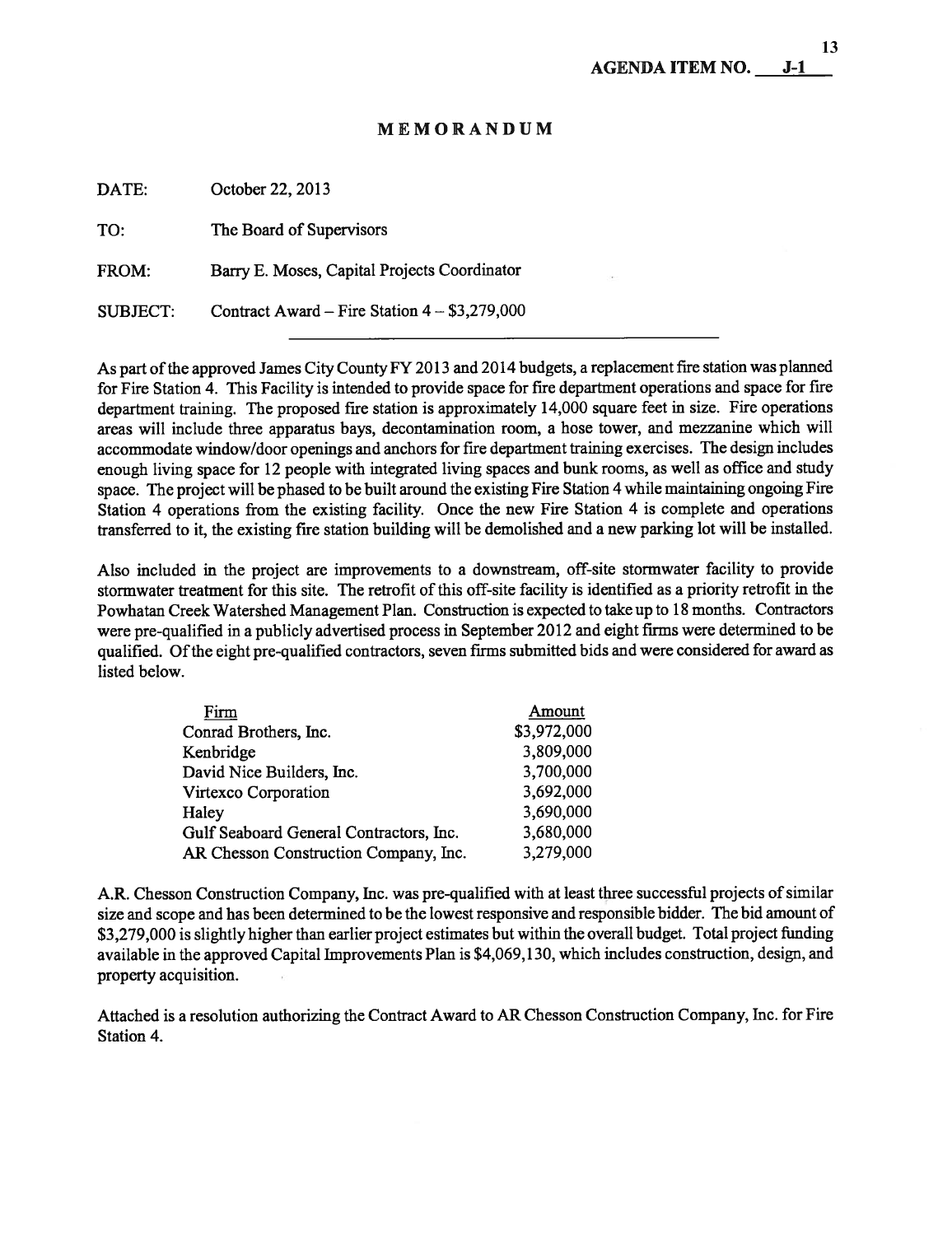Contract Award — Fire Station 4— \$3,279,000 October 22, 2013 Page 2

Staff recommends approval of the attached resolution.

Barry E. Modes

CONCUR:

÷

John TP Home

BEWnb CA-FStation4\_mem

Attachment